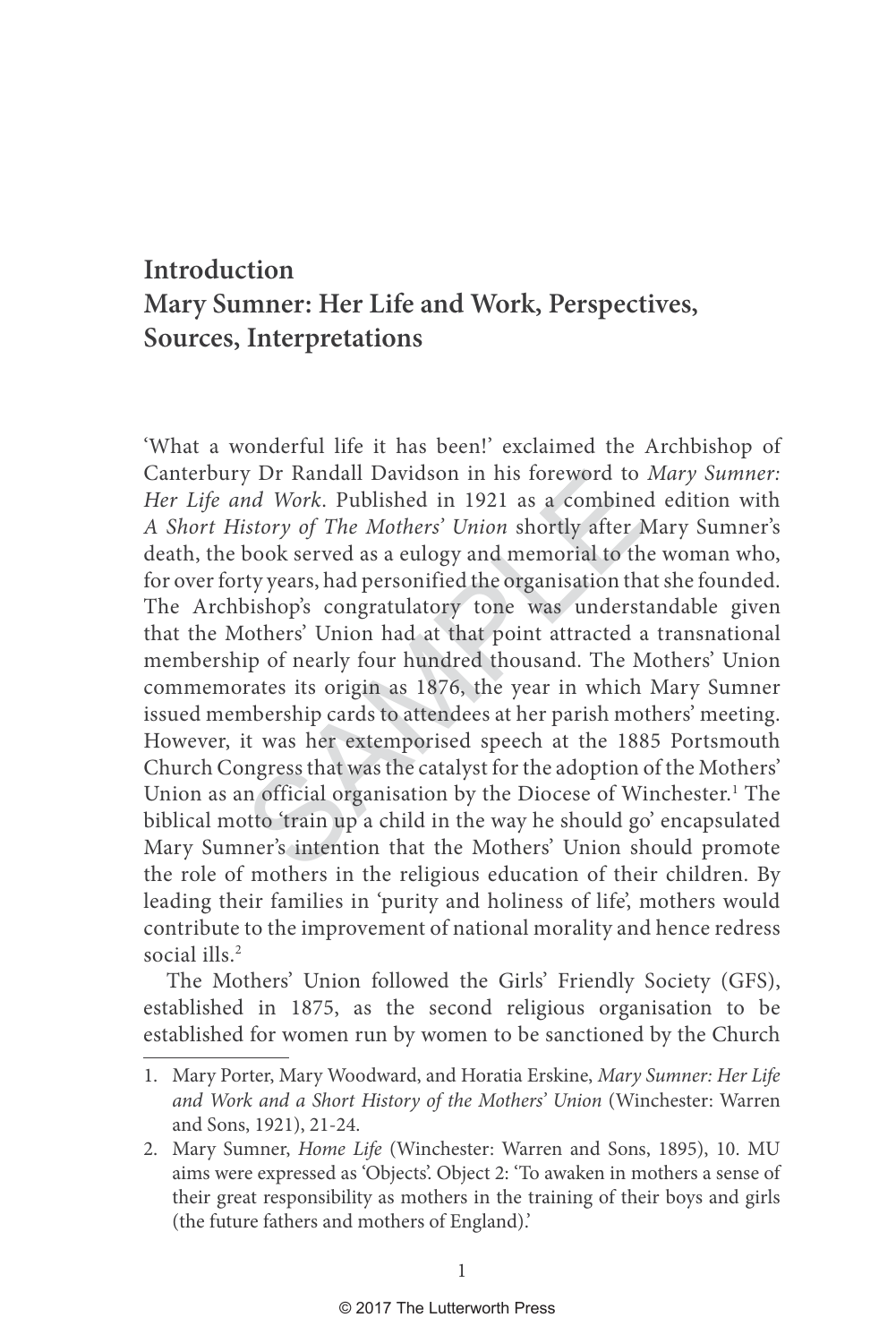of England. 1 Drawing on traditions of class patronage and against a context of a proliferation of women's engagement in philanthropy, the Mothers' Union grew rapidly in numbers and geographical reach over the following decades. By 1892 membership had reached 60,000. In 1896 the Mothers' Union became centrally organised. Mary Sumner served as its Central President until 1909 and continued in office as Winchester Diocesan President until 1915. 2 She died in 1921, having lived to see the Mothers' Union become the dominant organisation for women in the Church. Her achievement merited an obituary in The Times, which reported that her funeral in Winchester Cathedral attracted 4,000 mourners. 3 The Mothers' Union today claims four million members drawn from eighty-three countries in the worldwide Anglican Communion. Mary Sumner's grave, which attracts visits from Mothers' Union members who find spiritual inspiration in her story, is behind the eastern end of the cathedral. She and her husband George, who served the diocese as Archdeacon and later Bishop of Guildford, are also commemorated by plaques on the cathedral buttresses and in Old Alresford Church.

munion. Mary Sumner's grave, which attracts<br>on members who find spiritual inspiration in<br>stern end of the cathedral. She and her husbe<br>e diocese as Archdeacon and later Bishop of<br>nemorated by plaques on the cathedral buttr Mary Sumner was the author of three full length books and a short volume, To Mothers of the Higher Classes, published in 1888. Home Life (1895) was a collection of material reprinted from journal articles concerned with promoting the Mothers' Union. 4 Our Holiday in the East (1881) and George Henry Sumner, D.D., Bishop of Guildford (1910) were respectively a travel diary and a memoir. <sup>5</sup> Our Holiday presents an account of an extended family tour of the Holy Land. The memoir, written when Mary was recently widowed, describes George's career as a clergyman and, although very much a eulogy, it gives attention to married life and the MU, and like other perspectival sources signals the possession of attributes considered by the author to be desirable.

- 2. Porter, Woodward, and Erskine, Mary Sumner.
- 3. The Times, 'Obituary of Mary Sumner', The Times, August 12<sup>th</sup>, 1921.
- 4. Sumner, Home Life.
- 5. Mary Elizabeth Sumner, Our Holiday in the East (London: Hurst & Blackett, 1881); Mary Sumner, Memoir of George Henry Sumner, D.D., Bishop of Guildford: Published for His Friends by Special Request (Winchester: Warren and Son, 1910).

<sup>1.</sup> Mary Heath-Stubbs, Friendship's Highway; Being the History of the Girls' Friendly Society (London: Girls' Friendly Society, 1926); Agnes Louisa Money, History of the Girls' Friendly Society (London: Wells Gardner, Darton, 1902).The GFS intended to protect the chastity of girls and young working women by educating them in Christian values and behaviour.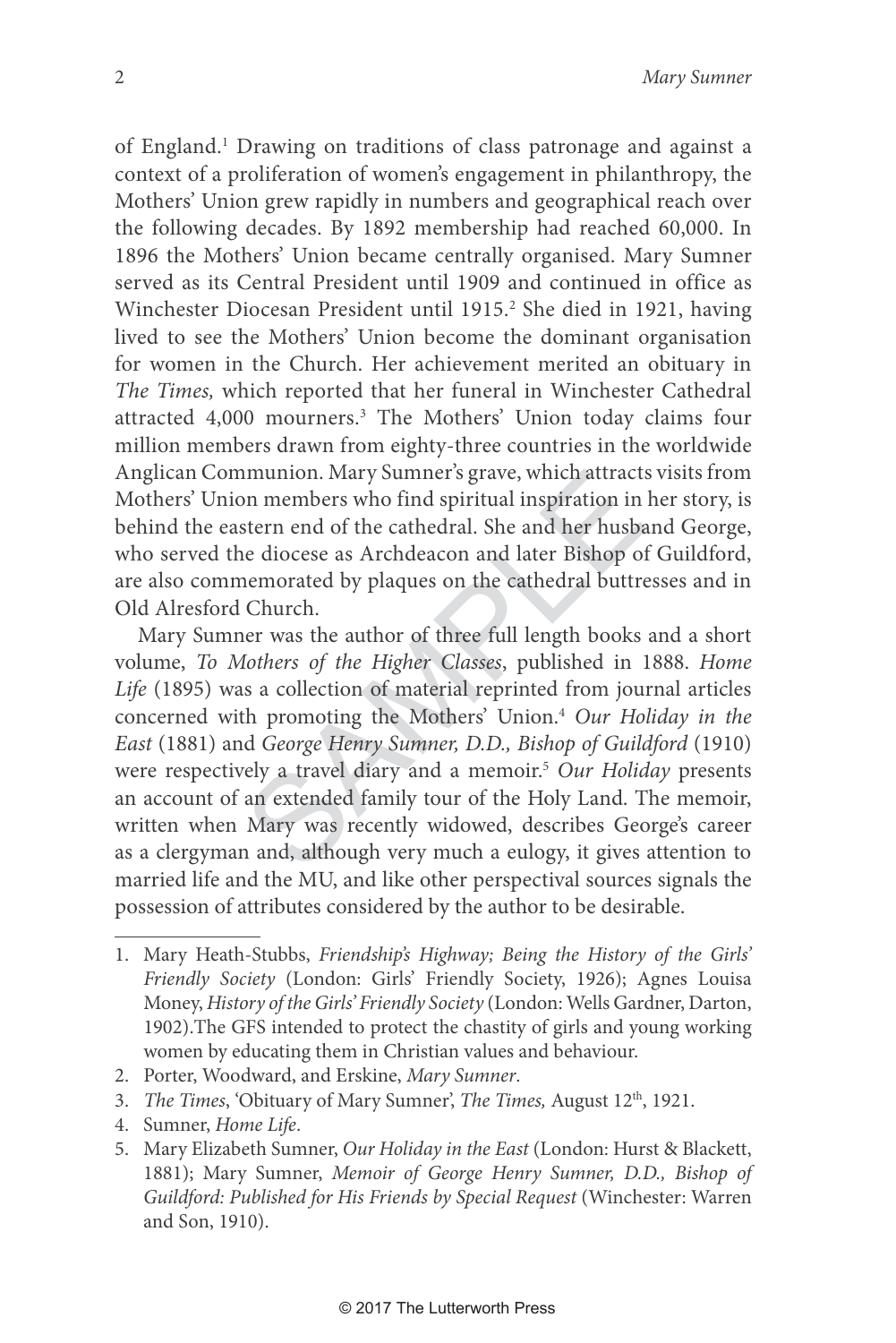Mary Sumner was also the author of pamphlets, speeches and articles intended for publication in The Mothers' Union Journal and Mothers in Council. The absence of personal papers, which were destroyed on her death in 1921, leaves a gap in her archive. Despite some material relating to Mary Sumner in family memoirs, this means that remaining sources, including correspondence, largely represent documentation collected in the construction of official archives or materials produced with the intention of promoting the Mothers' Union. Mary Sumner: Her Life and Work and a Short History of the Mothers' Union (1921) and Fifty Years (1926) all fit into this category and valorise Mary Sumner as the 'foundress' of the society.<sup>1</sup> Early histories of the GFS such as The Girls' Friendly Society, first published in 1902, and Friendship's Highway (1926), which pertain to Mary Sumner in her network of philanthropic Anglican activists, were produced with a similar promotional agenda. 2 These perspectival sources illuminate the key messages that Mary Sumner and Mothers' Union officials wished to present in their preferred version of archive. Through drawing upon material produced by, or relating to, members of Mary Sumner's networks beyond official Mothers' Union sources, this book seeks to give contextual location to this material and to align the sources as representative (or not) of the social and religious category to which Mary Sumner belonged. 3

Therefore is promotional agenda.<sup>2</sup> These perspectival sot ssages that Mary Sumner and Mothers' Union<br>in their preferred version of archive. Through<br>oduced by, or relating to, members of Mary Suncial Mothers' Union sources A sympathetic narrative of Mary Sumner and her husband was published in 1965 by Joyce Coombs, a former London Diocesan President of the MU. George and Mary Sumner: Their Life and Times locates the careers, religious views and family life of George's relatives, his uncle, John Bird Sumner, Archbishop of Canterbury, and father, Charles Sumner, the Bishop of Winchester, in a historical context. Coombs includes Bishop Samuel Wilberforce, the distant kinsman of the Sumner family, and identifies the links of patronage between them. Coombs does not attribute her sources, some of which are anecdotes from anonymous eyewitnesses . 4

- 1. Porter, Woodward, and Erskine, Mary Sumner; Lady Horatia Erskine, 'A History of the Mothers' Union' in Mothers' Union (Lambeth Palace Library, 1919); Fifty Years (Westminster: The Mothers' Union, 1926).
- 2. Money, History of the Girls' Friendly Society; Heath-Stubbs, Friendship's Highway .
- 3. June Purvis, 'Using Primary Sources When Researching Women's History from a Feminist Perspective', Women's History Review 1, no. 2 (1992): 276. See also Maria Tamboukou, Sewing, Fighting and Writing: Radical Practices in Work, Politics and Culture (Lanham: Rowman Littlefield International, 2015).
- 4. Joyce Coombs, George and Mary Sumner: Their Life and Times (Westminster: Sumner Press, 1965), 88. Coombs notes the contribution of Mrs Carlyon Evans, the daughter of Mary Sumner's daughter Louisa Gore Browne.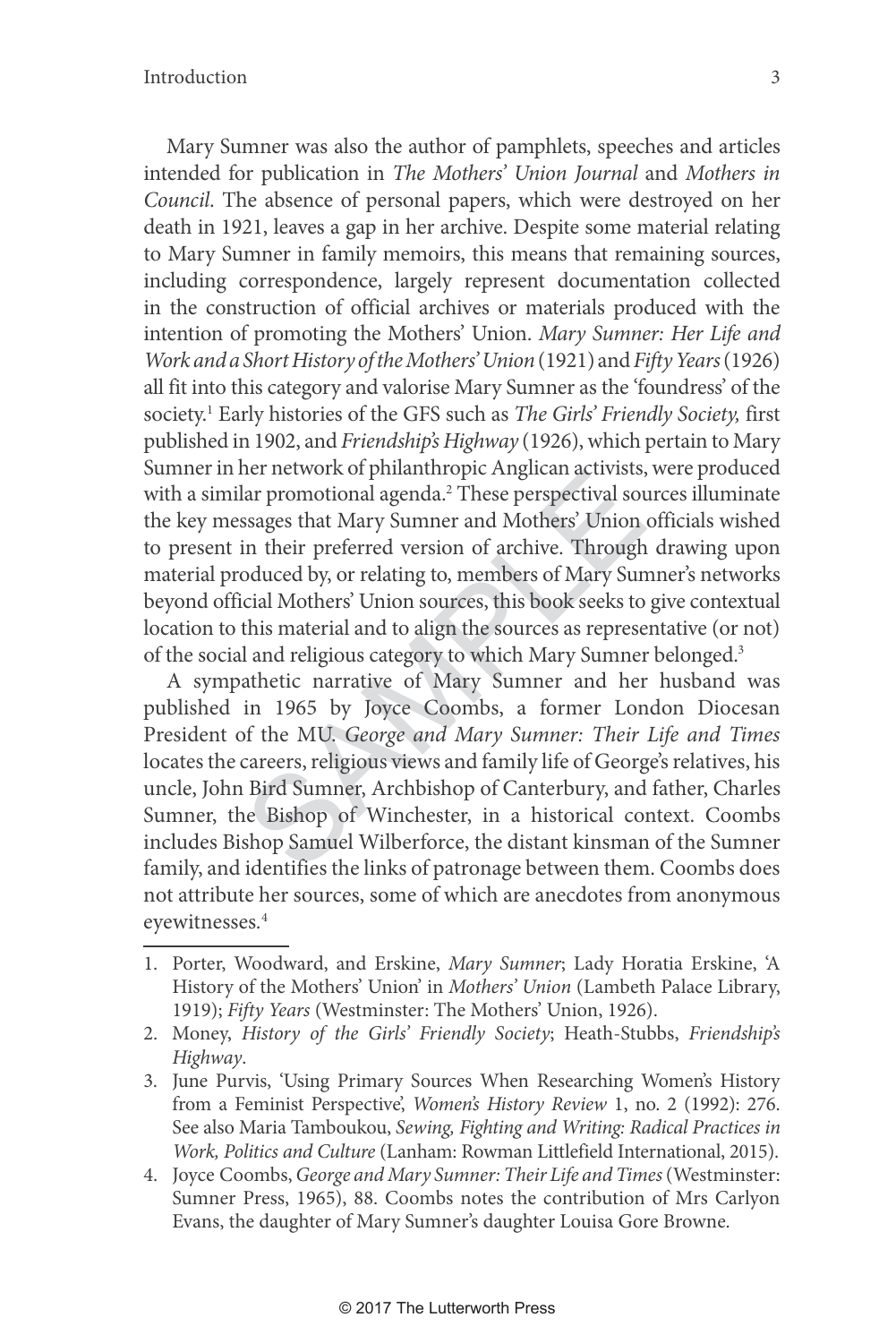Mary Sumner's significance has been marked by Brian Heeney and Sean Gill in their work on Women and the Church of England from the Eighteenth Century to the Present and The Women's Movement in the Church of England 1850-1930 respectively, and her participation in the Girls Friendly Society has been noted by Brian Harrison. 1 The most substantial scholarly reference to Mary Sumner to date is in Cordelia Moyse's A History of the Mothers' Union: Women, Anglicanism and Globalisation 1876-2008 which is highly authoritative in its reference to official archival sources. However, in this officially authorised work, Moyse's primary interest is in the development of the corporate Mothers' Union and her focus is on the spiritual empowerment of MU members worldwide within the Anglican Communion. 2

ance of rengion as a mediating factor in the<br>and agency has formed a rich strand in<br>th understanding women's lives in the period<br>mner's life trajectory and activism.<sup>3</sup> Religious<br>Itural construct, related to sites of power The significance of religion as a mediating factor in the negotiation of constraint and agency has formed a rich strand in scholarship concerned with understanding women's lives in the period concurrent with Mary Sumner's life trajectory and activism. 3 Religious institutions are a socio-cultural construct, related to sites of power and informing assumptions of value and contingent understandings of, and hierarchies of, knowledge. In this book I explore how religion mediates authority, identity and opportunity and how religion relates to education, gender, class, race and nation. I put Mary Sumner at the centre and offer a new perspective on her life and work by drawing on the ideas of Pierre Bourdieu, who understands social reality as a relational interplay between agents [persons] and social structures [family, institutions] to analyse the cultural forces, notably, religion and education, nuanced by class and gender that framed and informed Mary Sumner's identity, values, horizons of possibility and claims to authority. The book deploys Bourdieu's analytical thinking tools of habitus, capital and field to situate Mary Sumner in her informal and formal networks and explore her activism in relation to the values and practices of dominant social, gender and religious categories. Bourdieu's theory of reproduction, which sees dominant groups seeking to maintain their position through

<sup>1.</sup> Brian Harrison, 'For Church Queen and Family; the Girls' Friendly Society 1874-1920', Past and Present 61 (1973).

<sup>2.</sup> Cordelia Moyse, A History of the Mothers' Union: Women Anglicanism and Globalisation, 1876-2008 (Woodbridge: Boydell Press, 2009), 28, 29, 32.

<sup>3.</sup> See, for example, Gail Malmgreen, Religion in the Lives of English Women, 1760-1930 (London: Croom Helm, 1986); Sue Morgan, Women, Religion, and Feminism in Britain, 1750-1900 (Basingstoke: Palgrave Macmillan, 2002); Sue Morgan and Jacqueline de Vries, Women, Gender and Religious Cultures in Britain, 1800-1940, 1<sup>st</sup> ed. (London: Routledge, 2010).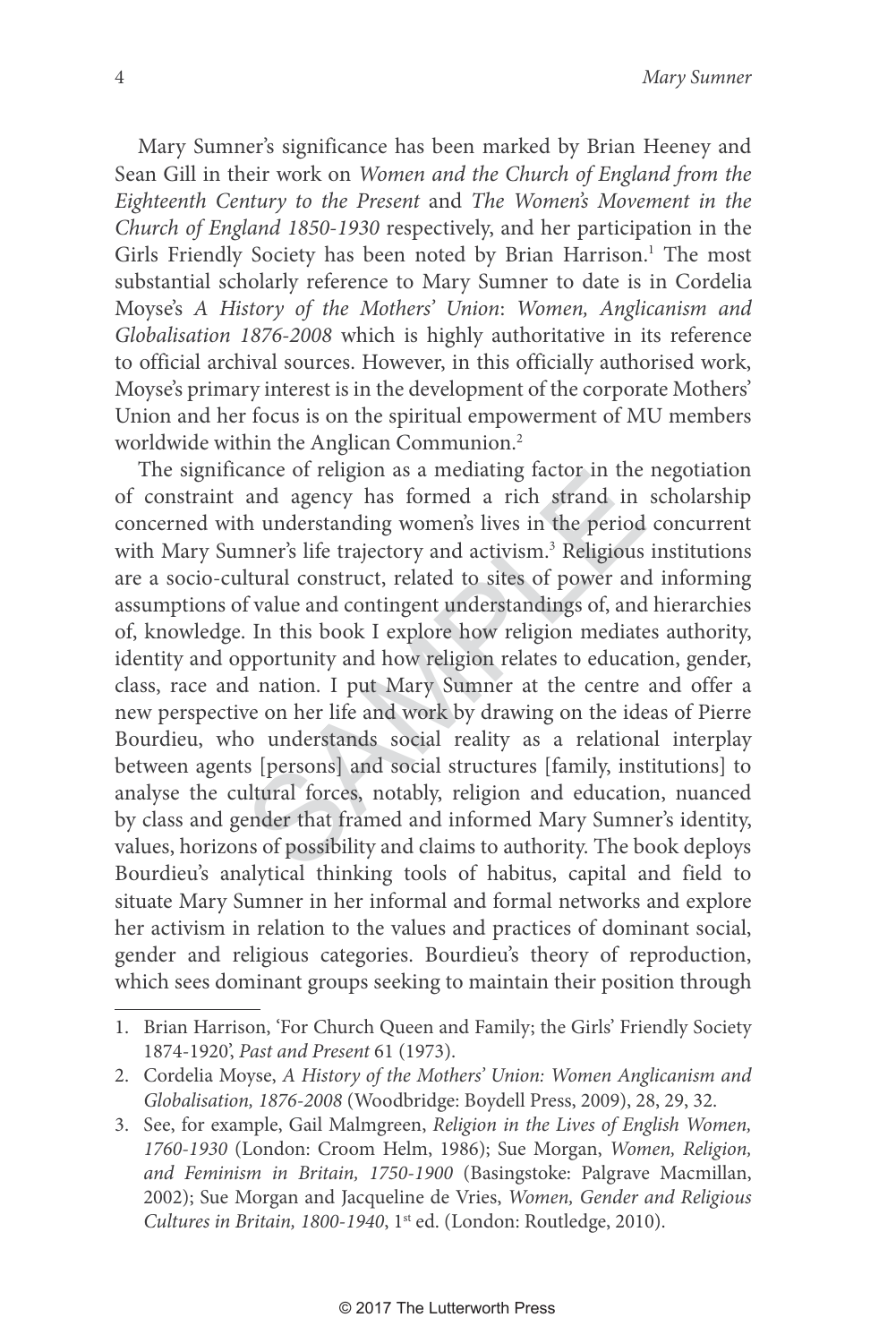the assertion of their preferred values as legitimate, is deployed to locate Mary Sumner as an agent of, or recipient of, domination and position her in relation to the reproduction or negotiation of power.

Mary Sumner's life trajectory, her activism through the Anglican Girls' Friendly Society and the discourse of motherhood she promoted through the Mothers' Union were framed against a background of evangelical religious revival, stimulated by evangelical enthusiasm across denominations. In the field of religion there was a sustained contest over matters of doctrinal authority as the privileged position of the Established Anglican Church was pressurised by the demands of other Christian denominations for more equitable treatment.<sup>1</sup> The 'ownership of the goods of salvation' was also contested by factions within Anglicanism which placed different emphases on the interpretation of doctrine and forms of worship.<sup>2</sup> Mary Sumner's activism occurred against this contested context in which a defensive Anglican Church sought to maintain its status and authority.

phases on the interpretation of doctrine and for<br>her's activism occurred against this contested co<br>Anglican Church sought to maintain its status<br>ablished Church was patriarchal in excluding<br>of power and in asserting biblic The Established Church was patriarchal in excluding women from positions of power and in asserting biblical authority to legitimise their subordinate position. 3 Religion was significant in informing gendered female identities and was drawn on to legitimise activism in philanthropy. 4 The civil, legal and financial status accorded to women (despite some amendments) throughout much of Mary Sumner's lifetime also involved exclusion, constraint and prohibition. Yet as a woman from a dominant class, personally connected to high-status clergy and socially advantaged women, who exercised patronage over others and agency towards self-realisation, she cannot be categorised exclusively as an oppressed victim of her biological sex. 5

<sup>1.</sup> Owen Chadwick, The Victorian Church Part I 1827-1859 (A&C Black, 1966); The Victorian Church Part 2 1860-1901, 2nd ed. (London: A&C Black, 1972).

<sup>2.</sup> Terry Rey, 'Marketing the Goods of Salvation: Bourdieu on Religion', Religion 34, no. 4 (2004).

<sup>3.</sup> Sean Gill, Women and the Church of England: From the Eighteenth Century to the Present (London: Society for Promoting Christian Knowledge, 1994), 11-38, 76-89.

<sup>4.</sup> Frank Prochaska, The Angel out of the House: Philanthropy and Gender in Nineteenth-Century England (Charlottesville and London: University of Virginia Press, 2002); Prochaska, Women and Philanthropy in Nineteenth Century England (Oxford: Clarendon Press, 1980); Susan Mumm, 'Women and Philanthropic Cultures' in Women, Gender and Religious Cultures in Britain, 1800-1940, ed. Sue Morgan and Jacqueline de Vries (London: Routledge, 2010).

<sup>5.</sup> Susan Morgan, ed. The Feminist History Reader (London: Routledge, 2006), 3. I interpret Mary Sumner's social status as upper-middle class and use upper and/or middle class to refer to the diverse positions amongst the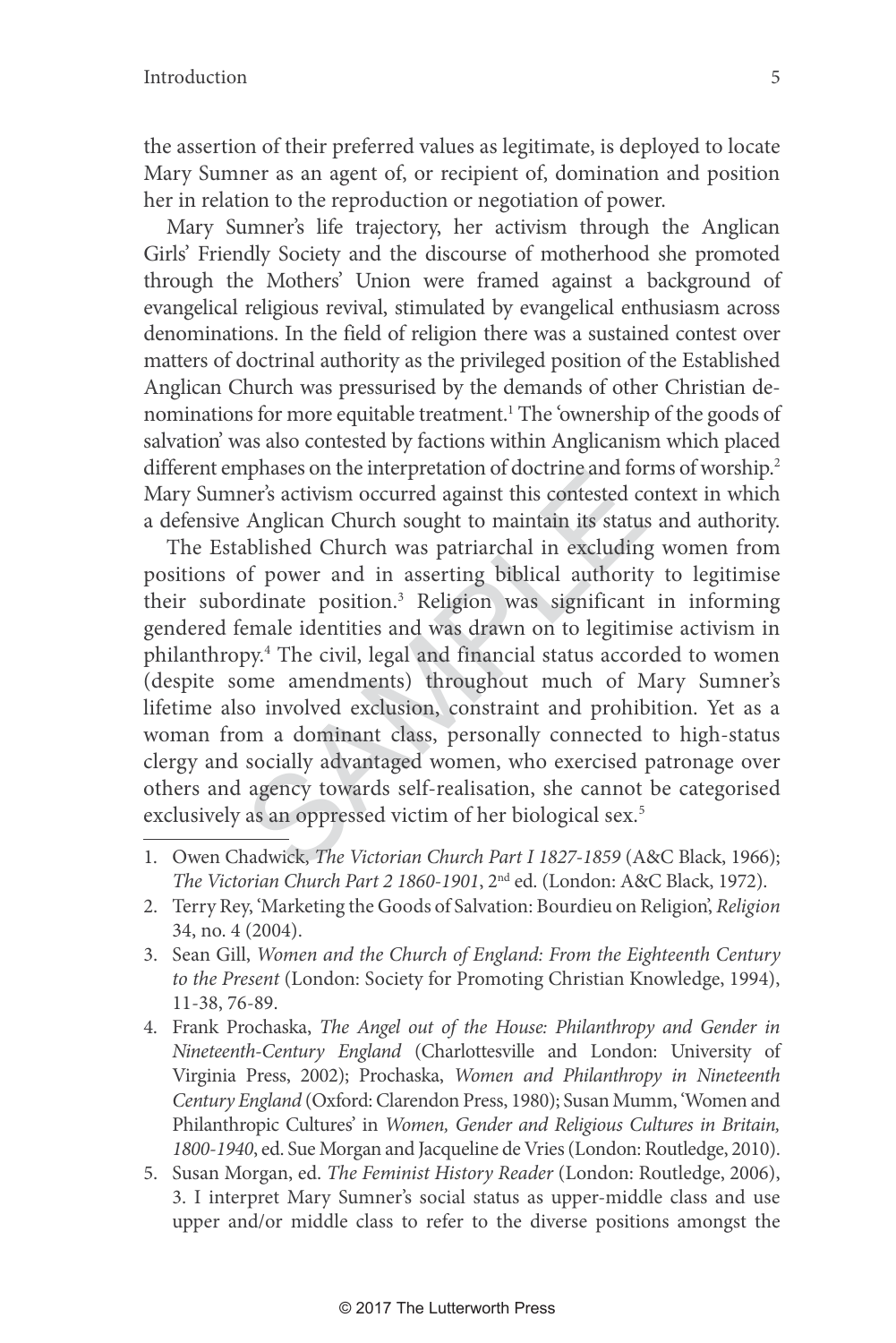e and overseas, in diverse spaces and contact<br>evocative of valorous spiritual endeavour, wa<br>association women's performance of gendered<br>also applied to philanthropic activity beyond<br>religious authority, much of which was e Mary Sumner's activism also played out against, and engaged with, the growth of the British Empire. Religious preference was a significant element in legitimising imperial rule, codifying hierarchies of race and mediating the relationship between metropole and periphery. This book is distinctive in exploring Mary Sumer's experience as a traveller in the Middle East in relation to informing her response to race and religion, and contextualising her activism with regard to empire and transnationally. I use the concept of mission to position Mary Sumner in relation to varieties of religiously inspired activism 'at home' and overseas. Mission concerns missionaries and missionary societies seeking converts overseas which invites consideration of identities (racial and gendered), relations and transactions of meaning and power between 'home' and overseas, in diverse spaces and contact zones. 1 The term mission, evocative of valorous spiritual endeavour, was drawn on to sanctify by association women's performance of gendered roles within the home. It also applied to philanthropic activity beyond the home legitimised by religious authority, much of which was educational in that it sought to modify behaviour. 2 The expression 'women's mission' was used in both these senses by Mary Sumner, her network associates, and other contemporaries, to refer to the performance of home duties and philanthropic and to religious outreach 'at home'. 3 The notion of a

social milieu to which she claimed allegiance. See David Cannadine, Class in Britain (New Haven; London: Yale University Press, 1998). Cannadine discusses the nuances of class and the notion of respectability.

- 1. Catherine Hall, Cultures of Empire: A Reader: Colonisers in Britain and the Empire in Nineteenth and Twentieth Centuries (Manchester: Manchester University Press, 2000); Frederick Cooper and Ann Laura Stoler, Tensions of Empire: Colonial Cultures in a Bourgeois World (Berkeley: University of California Press, 1997), 1-45, notes the transactional relationship in terms of identiy between metropole and perifery; Mary Louise Pratt, Imperial Eyes: Travel Writing and Transculturation (London: Routledge, 1992), 6-7. 'Contact zone' and 'transculturation' describe meaning drawn from encounters across space and culture. I use the term overseas to refer to this diversity of locations.
- 2. Alison Twells, The Civilising Mission and the English Middle Class, 1792- 1850: The 'Heathen' at Home and Overseas (Basingstoke: Palgrave Macmillan, 2009), 5. uses the terms 'missionary philanthropy' and 'civilising mission'; Jenny Daggers, 'The Victorian Female Civilising Mission and Women's Aspirations Towards Priesthood in the Church of England', Women's History Review 10, no. 4 (2001): 625.
- 3. In Friendship's Highway; Being the History of the Girls' Friendly Society (London: Girls' Friendly Society, 1926), 82, Mary Heath-Stubbs quotes Mary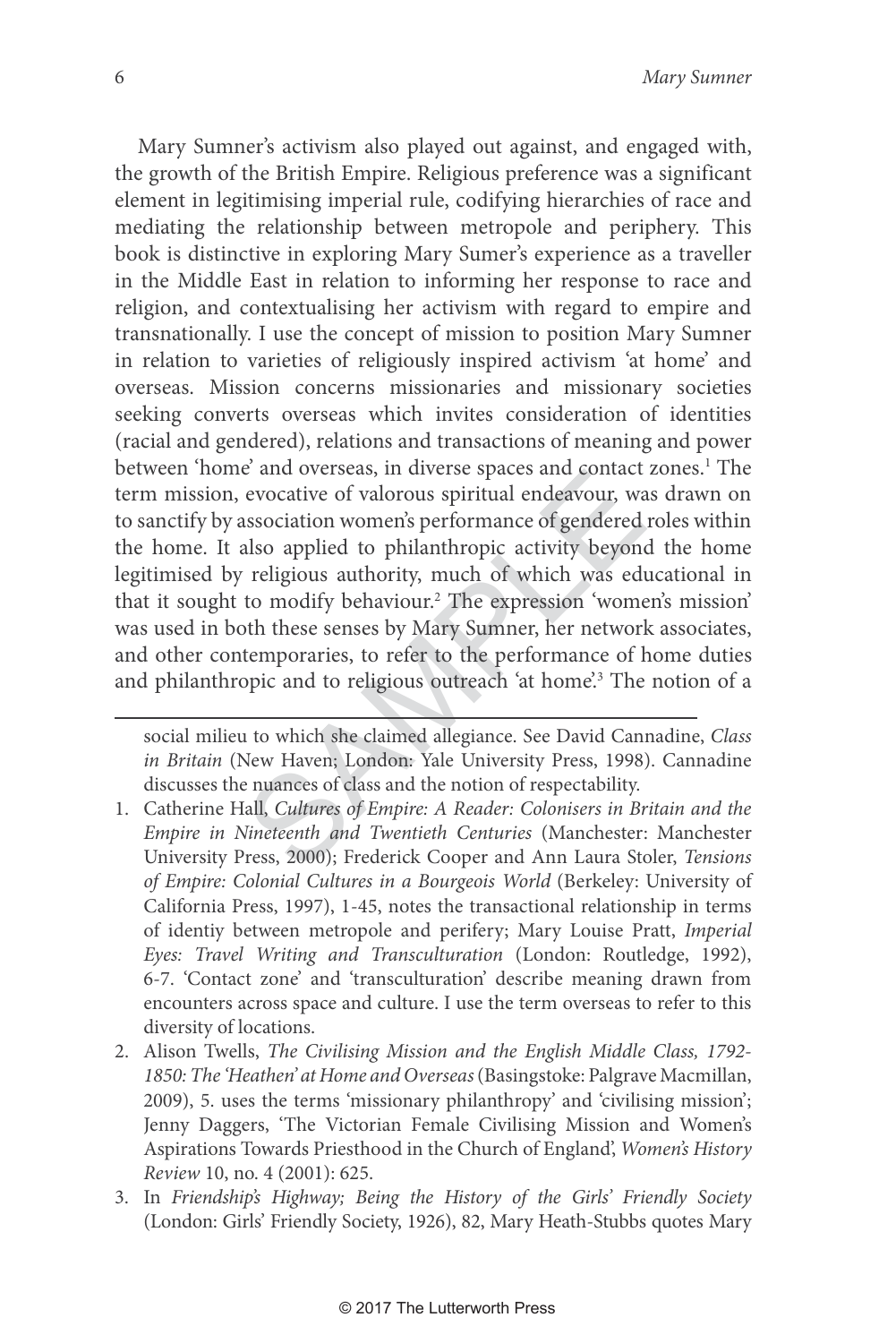'civilising mission' encapsulates the assumption of superior values and standards of behaviour and an assumed authority to impose them on groups categorised as deficient. 1 This book considers Mary Sumner's interplay with mission through these three interconnected strands, domestic, philanthropic and engagement with distant spaces.

re in mass elementary education. The advocate religious education and for the mother as a religious education and for the mother as a religious upper-class girls and the articulation of aspiral amongst women. This involved The inception and growth of the Mothers' Union occurred at a time when educational provision expanded and reformed in ways that were contested. It was also a period in which the understanding of childhood was subject to change. Mary Sumner's views on the nature of childhood and pedagogy have received little attention. Her activism, via the MU, relates to key themes in education, the contest for power in the educational field between the Established Anglican Church, other denominations and the state in mass elementary education.<sup>2</sup> Her advocacy for the home as a site of religious education and for the mother as a religious educator also occurred in the context of expansion in the provision of schooling for middle and upper-class girls and the articulation of aspirations for higher education amongst women. This involved the negotiation of gendered identities and roles and the development of contingent curricula deemed to be appropriate. The expansion of professional and voluntary roles for women within the sphere of education, whether as mistresses in middleclass schools, elementary teachers or as philanthropic 'workers' and members of school boards, was related to women's increasing pedagogic

Townsend, the GFS founder, discussing the 'missionary element which is the secret of our society'. Angela Georgina Burdett-Coutts, Woman's Mission: A Series of Congress Papers on the Philanthropic Work of Women by Eminent Writers, facsimile reprint, Portrayer Publishers 2002 ed. (London: Sampson Low, Marston and Company, 1893). Mary Sumner's 'Responsibilities of Mothers' was one of the papers; Mary Sumner, To Mothers of the Higher Classes (Winchester: Warren and Sons, 1888), 5. She asserts the 'exalted mission' of child rearing 'the sphere which God has appointed for her in the home'.

- 1. Gill, Women and the Church of England, 131-145; Martha Vicinus, Independent Women: Work and Community for Single Women: 1850-1920 (London: Virago, 1985), 36. 'Underpinning all women's work was a sense of religious commitment.'
- 2. James Murphy, Church, State and Schools in Britain 1800-1970 (London: Routledge and Kegan Paul, 1971); W.B. Stephens, Education in Britain, 1750-1914 (Basingstoke: Macmillan, 1998), 6; Terence Copley, Spiritual Development in the State School: A Perspective on Worship and Spirituality in the Education System of England and Wales (Exeter: University of Exeter Press, 2000), 17; John Hurt, Education in Evolution Church, State, Society and Popular Education 1800-1870 (London: Rupert Hart- Davis, 1971), 20; Murphy, Church, State and Schools .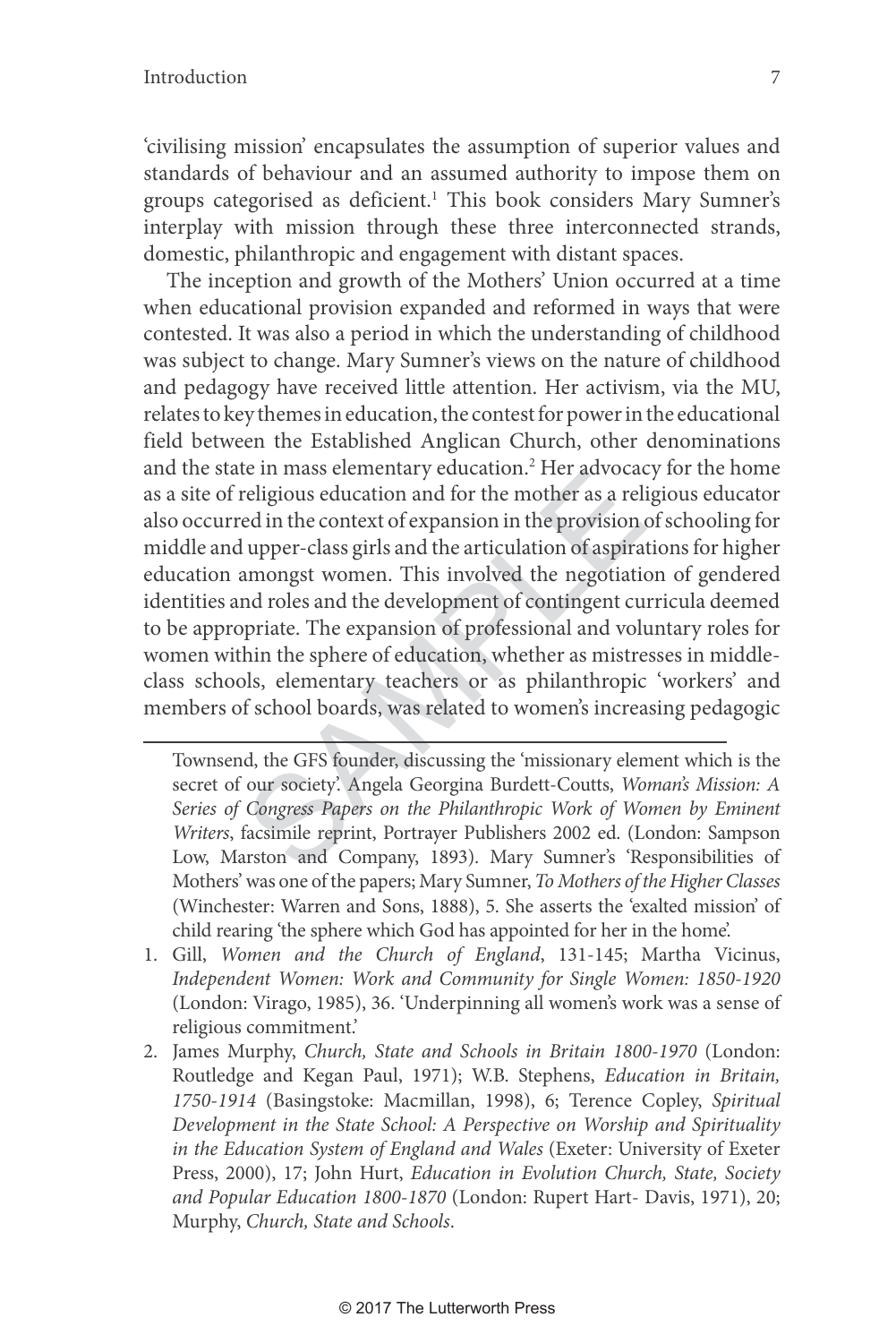authority and thus bound up in the negotiation of the purpose and practice of women's education. Religion mediated women's educational experience in several ways. It informed assumptions about women's spiritual, emotional and sexual nature, as well as their intellectual capacity, and it legitimised domesticated roles and the notions of selfrestraint and service. In so doing it framed responses to the purpose and practice of education for women. 1 These issues can be located against a context of increasing literacy and mass print communication, in which media were used to assert contested religious and secular orthodoxies. 2 Mary Sumner qualifies as a popular educator according to a definition that encompasses informal means such as philanthropy and the dissemination of materials intended to change behaviour amongst the populace. 3 In this book I explore and locate her educational ideas in context and analyses the strategies she deployed in the dissemination of her educational message.

In this book I explore and locate her education<br>allyses the strategies she deployed in the disse<br>all message.<br>ner's identity was informed and her ac<br>relation to other agents and to social structu<br>nat included the family, t Mary Sumner's identity was informed and her activism was negotiated in relation to other agents and to social structures invested with power that included the family, the Church and philanthropic organisations. She can be linked with a number of significant individuals through kinship, social milieu or affiliation to interest groups. Her life trajectory intersects with a number of 'churchwomen' of distinction,

- 1. Dale Spender, The Education Papers: Women's Quest for Equality in Britain 1850-1912 (London: Routledge and Kegan Paul, 1987), 10-31; Sara Delamont, 'The Domestic Ideology and Women's Education', in The Nineteenth-Century Woman: Her Cultural and Physical World, ed. Sara Delamont and Lorna Duffin (London Croom Helm, 1978); Joan Burstyn, Victorian Education and the Ideal of Womanhood (London: Croom Helm, 1980), 99-118; Carol Dyhouse, Girls Growing up in Late Victorian and Edwardian London (London: Routledge, 1981); Deborah Gorham, The Victorian Girl and the Feminine Ideal (London: Croom Helm, 1982), 18-19, 78-79; Gill, Women and the Church of England, 112-130.
- 2. Richard D. Altick, The English Common Reader: A Social History of the Mass Reading Public, 1800-1900 (Columbus: Ohio State University Press, 1998); Sarah C. Williams, "Is There a Bible in the House?": Gender Religion and Family Culture', in Women, Gender and Religious Cultures in Britain, 1800- 1940, ed. Sue Morgan and Jacqueline de Vries (London: Routledge, 2011).
- 3. Sjaak Braster, 'The People, the Poor, and the Oppressed: The Concept of Popular Education through Time', Paedagogica Historica 47, no. Nos. 1-2 (2011); Alejandro Tiana Ferrer, 'The Concept of Popular Education Revisited – or What Do We Talk About When We Speak of Popular Education', ibid., no. 1-2; Harold Silver, 'Knowing and Not Knowing in the History of Education', History of Education 21, no. 1 (1992).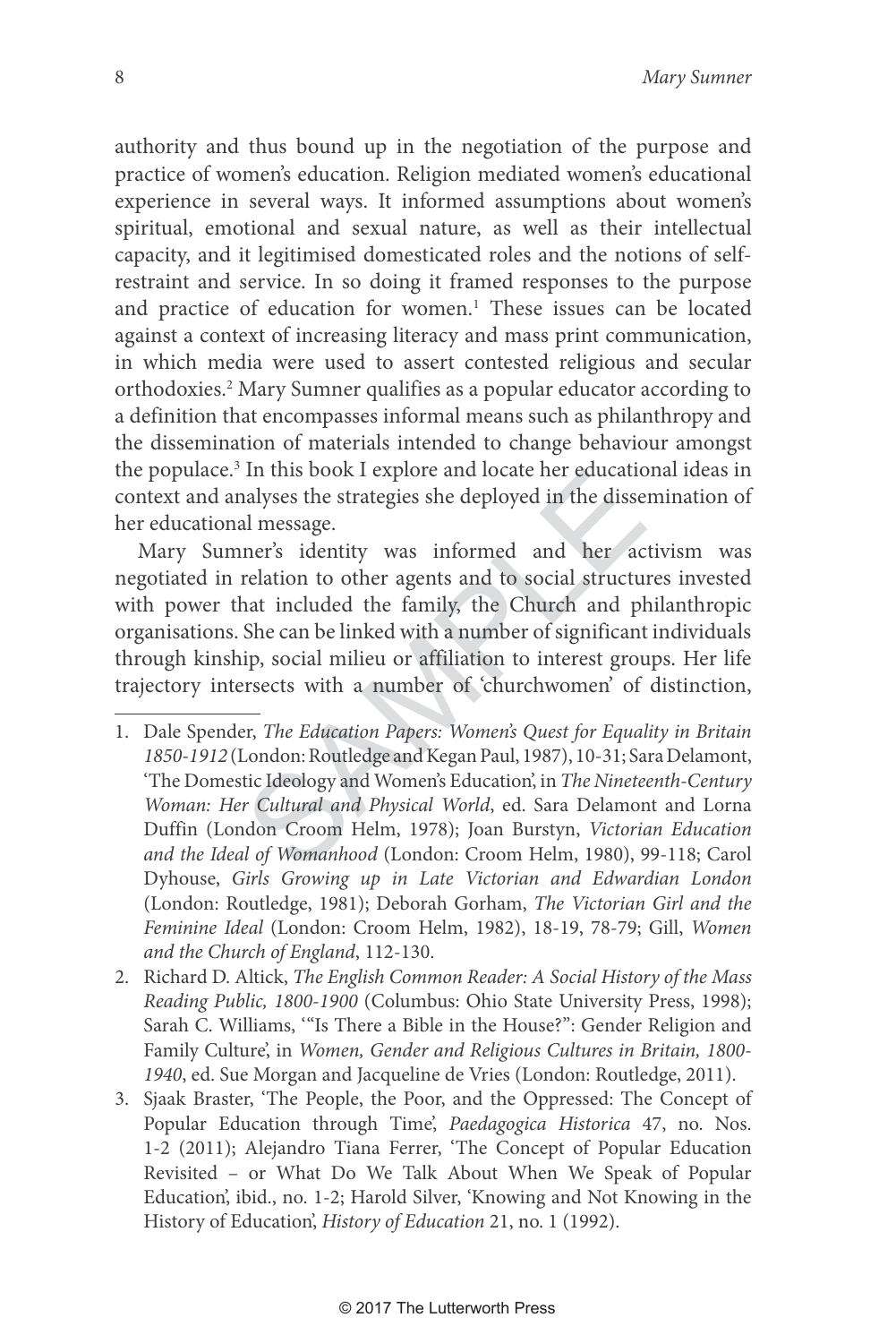including novelist Charlotte Yonge, educationalist Charlotte Mason and imperialist Ellen Joyce, who exemplify the religiously inspired philanthropic or educational activism that was a characteristic feature of women's negotiation of agency at the time. A situation that affirms the relevance of Barbara Caine's advocacy for looking at individuals in the context of their familial and social networks in order to illuminate the intersecting boundaries of private lives and public action. The incidence of connected lives also suggests the utility of an approach that draws on prosopography to identify shared attitudes or attributes common to a given group. 1

The distribution of inform<br>tics that can be located within Margaret Kec<br>ategory of 'advocacy network'. Their claim<br>ribute ideas and offer discourses which may s<br>s of the category they represent, thereby media<br>em in state a Mary Sumner's Mothers' Union and The Girls Friendly Society, as networks of women with common goals seeking to influence public policy via lobbying and the distribution of information, exhibit characteristics that can be located within Margaret Keck and Kathryn Sikkink's category of 'advocacy network'. Their claim that network actors contribute ideas and offer discourses which may serve to change perceptions of the category they represent, thereby mediating behaviour towards them in state and society, is of interest to an analysis of Mary Sumner that seeks to position her activism in relation to agency and change in relation to women's horizons of possibility. 2 Eckhardt Fuchs identifies 'exchange theory', which assumes that organisations establish voluntary relations for the transfer of desired resources, as in the case of Keck and Sikkink's category of advocacy network. He also notes the contrasting 'power dependency theory' which asserts that relations are based on competition for advantage and thus involve conflict and power. 3 Both categories may be applied to advocacy which seeks to win adherence to one view in opposition to alternative perspectives, as is the case with Mary Sumner's Mothers' Union. For Fuchs, a key purpose of the study of networks is to illuminate the interaction between individuals and structures, both social and organisational, and the unofficial social interactions which consist of less well documented or quantifiable data,

<sup>1.</sup> Barbara Caine, 'Feminist Biography and Feminist History', Women's History Review 3, no. 2 (1992); Peter Cunningham, 'Innovators, Networks and Structures: Towards a Prosopography of Progressivism', History of Education 30, no. 5 (2001). Short biographical notes on women mentioned in the text, are included in Appendix 2.

<sup>2.</sup> Margaret Keck and Kathryn A. Sikkink, Advocacy Networks in International Politics Activists Beyond Borders (Ithaca and London: Cornell University Press, 1998), 2.

<sup>3.</sup> Eckhardt Fuchs, 'Networks and the History of Education', Paedagogica Historica 42, no. 2 (2007); Keck and Sikkink, Advocacy Networks, 8-10.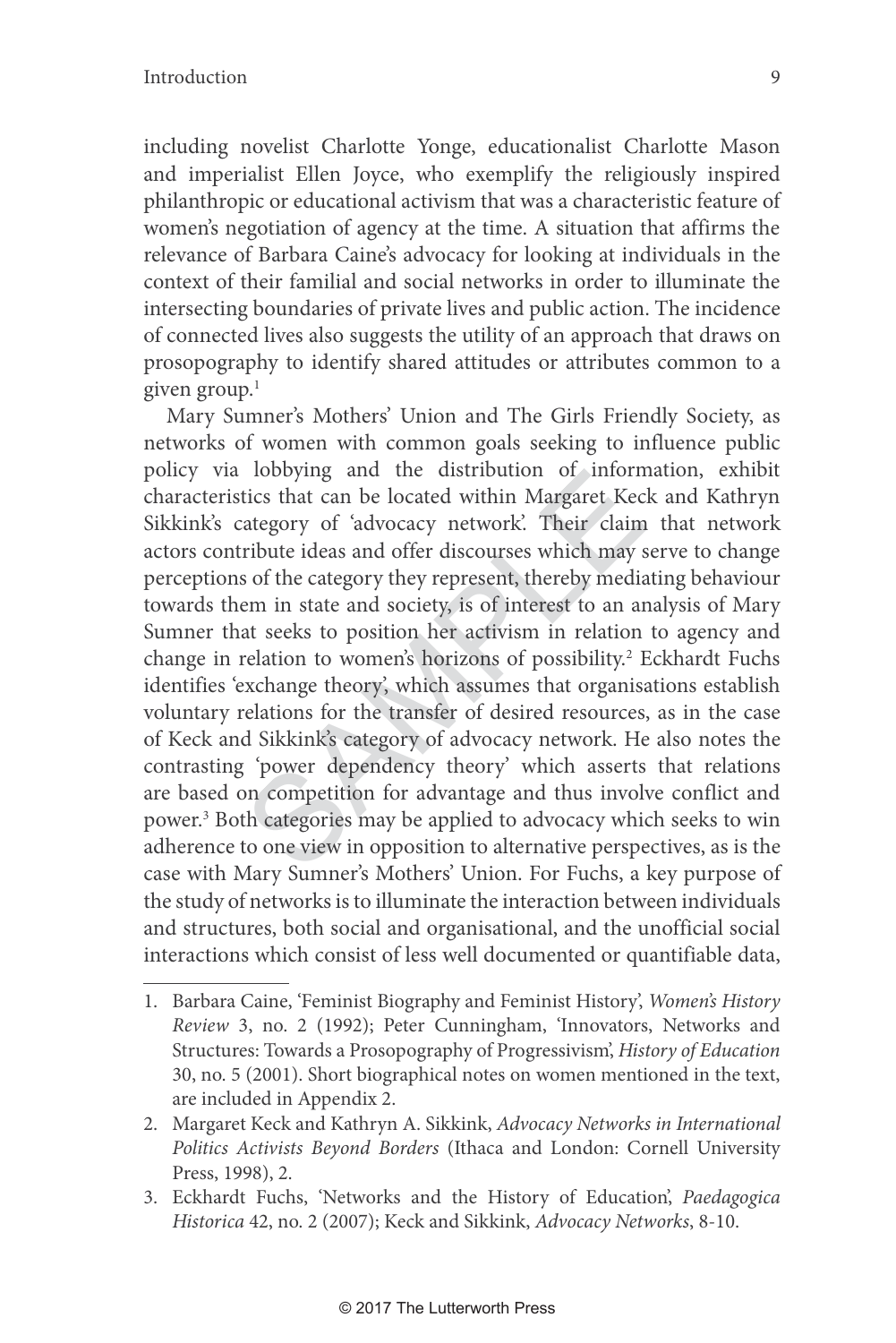notions in accord with Caine's advocacy for seeing a life in context and pertinent to the examination of Mary Sumner's negotiation of agency, and claims to authority in relation to the Anglican Church and in a gendered and socially stratified social context.

Interpreting Mary Sumner's life requires a conceptual framework that accommodates the perspectival nature of the sources; positions her activism in the context of social structures, institutions and significant others; interrogates assumptions of value and belief; and engages with the negotiation of agency and considers on whose behalf it was enacted. I draw on the conceptual tools and theoretical stance of Pierre Bourdieu to address the challenges of understanding Mary Sumner's negotiation of constraint and agency, and her position in upholding and transacting power across domestic, local and global spaces in relation to the fields of religion, mission, and education with motherhood as a connecting theme. In the following chapter I outline my interpretation of Bourdieu's key concepts and relate his 'thinking tools' to the analysis of a temporally situated subject.

ission, and education with motherhood as a<br>
sollowing chapter I outline my interpretation of<br>
nd relate his 'thinking tools' to the analysis of a<br>
t.<br>
n to 'think with Bourdieu' in order to exa<br>
trajectory not as a linear I then begin to 'think with Bourdieu' in order to examine Mary Sumner's life trajectory not as a linear narrative but in relation to the strands of religion, mission and education which form an organising framework for analysing aspects of her activism. These strands are seen as related, for doctrinal preference provides and informs a mandate for activism in support of religious goals via mission, and mission itself, in seeking converts to religious knowledge or religiously authorised conduct, is educational in intent and practice. Furthermore, religious preference defines what constitutes legitimate knowledge and mediates who has access to it. In Chapter 2, I focus on exploring Mary Sumner's experience of religion in family life and locating the Anglican faith that underpinned her MU activism against a context of evangelical revival and competition for allegiance amongst rival denominations. Chapter 3 also focuses on doctrinal preference but moves the focus outward to consider notions of good womanhood, the role of women in the Church, and Mary Sumner's strategies for establishing the Mothers' Union in the Anglican religious field. Chapter 4 explores Mary Sumner's formative experience of understandings of mission in relation to gendered roles and philanthropic traditions in family life. The chapter engages with Mary Sumner as a traveller and gives further context to her activism through the MU by documenting the views and practices of the GFS in relation to 'civilising mission' through philanthropy and engagement overseas. Chapter 5 takes the theme of 'Missionary Mothers' and explores how notions of mission and constructions of identity drawn